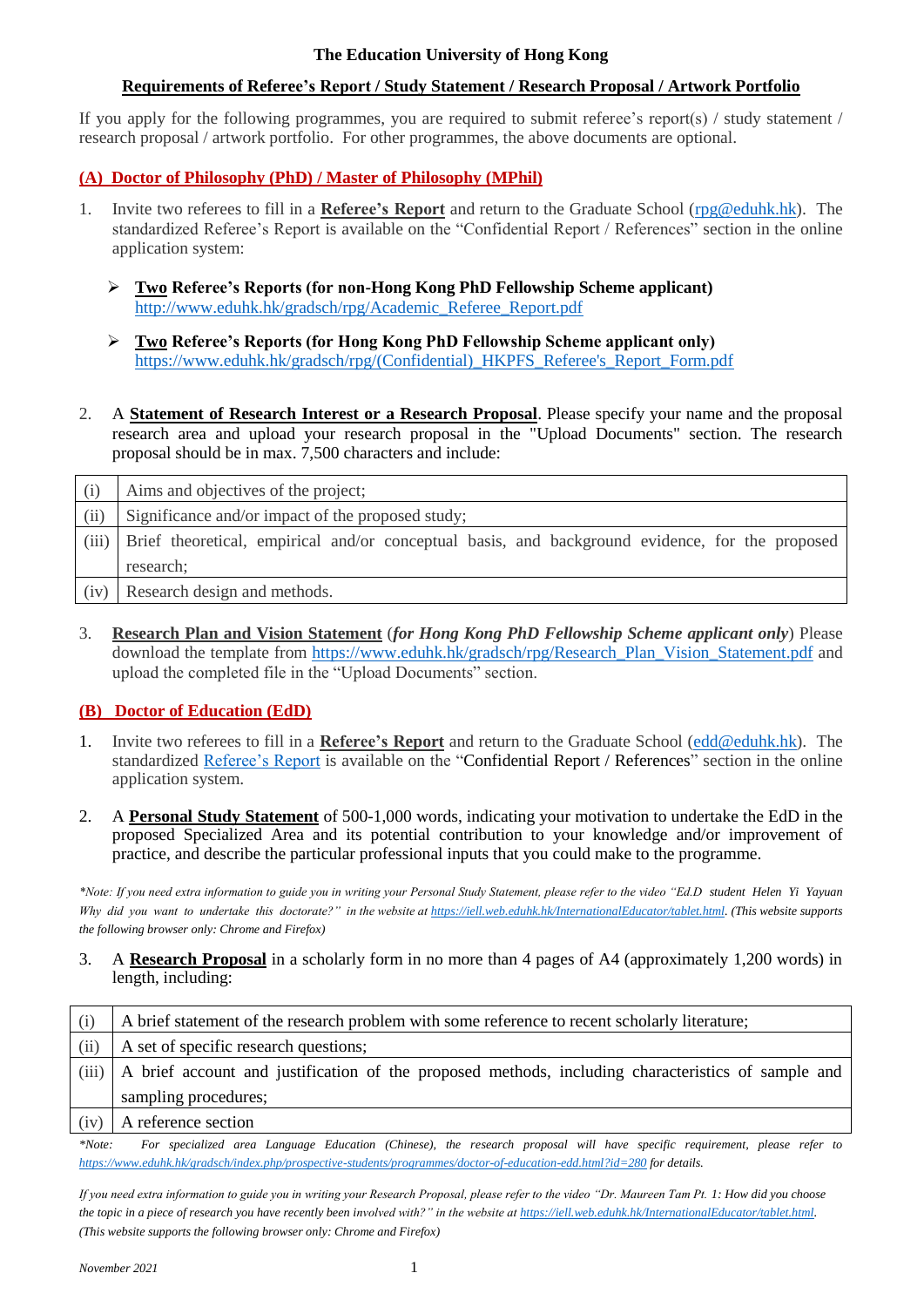# **(C) 教育博士(中文班)**

- 1. Invite two referees to fill in a **Referee's Report** and return to the Graduate School [\(eddchi@eduhk.hk\)](mailto:eddchi@eduhk.hk). The standardized [Referee's Report](https://www.eduhk.hk/gradsch/forms/EdD/Form_GS-68_Academic_Referee_Report.doc) is available on the "Confidential Report / References" section in the online application system.
- 2. 以中文撰寫 500-1,000 字的**個人學習介紹**,說明你在擬選專業領域攻讀教育博士(中文班)之原 因,以及該專業領域將如何提升你的知識或技能,並描述你可以為該專業領域帶來的貢獻。

*\**註:如有需要*,* 可於以下網址 *[\(https://iell.web.eduhk.hk/InternationalEducator/tablet.html\)](https://iell.web.eduhk.hk/InternationalEducator/tablet.html)* 參閱影片 *"Ed.D student Helen Yi Yayuan Why did you want to undertake this doctorate?" (*此網站僅支持以下瀏覽器*: Chrome* 和 *Firefox)* 

3. 撰寫符合學術要求的研究計劃,長度不超過4頁 A4紙 (約1,200字^), 句括:

|       | 簡述研究難題<br>參考最新的學術文獻       |
|-------|---------------------------|
| (ii)  | 列出具體的研究問題,                |
| (iii) | 簡述和解釋擬用研究方法,包括樣本的特性和抽樣程序; |
| (iv)  | 參考文獻部分。                   |

^ 選擇中文教育為專業領域的申請人需撰寫不少於 5,000 字的研究計劃。

*\**註:如有需要,可於以下網址 *[\(https://iell.web.eduhk.hk/InternationalEducator/tablet.html\)](https://iell.web.eduhk.hk/InternationalEducator/tablet.html)* 參閱影片 *"Dr. Maureen Tam Pt. 1: How did you choose the topic in a piece of research you have recently been involved with?" (*此網站僅支持以下瀏覽器*: Chrome* 和 *Firefox)*

## **(D) Executive Master of Arts in International Educational Leadership and Change (IELC)**

- 1. Invite two referees to fill in a **Referee's Report** and return to the University [\(tpgadmission@eduhk.hk\)](mailto:tpgadmission@eduhk.hk). The standardized [Referee's Report](http://www.eduhk.hk/acadprog/downloads/Referee%20Report%20IELC.doc) is available on the "Confidential Report / References" section in the online application system.
- 2. Please provide a **Statement** (250-300 words) explaining what you expect to accomplish through the IELC programme, why you are suitable for it, and what specific benefits you anticipate. Please upload your statement to the online application system.

#### **(E) Master of Arts in Leading Innovative Learning Organizations (MALILO)**

- 1. Invite two referees to fill in a **Referee's Report** and return to the University [\(tpgadmission@eduhk.hk\)](mailto:tpgadmission@eduhk.hk). The standardized [Referee's Report](http://www.eduhk.hk/acadprog/downloads/Referee%20Report%20MALILO.doc) is available on the "Confidential Report / References" section in the online application system.
- 2. Please submit a **Study Statement** indicating your motivation / expectations to undertake the programme. A Personal Study Statement of 500-1,000 words, in which you:

| (i)  | reflect on your own experience in leading new practices and/or professional learning in an educational |
|------|--------------------------------------------------------------------------------------------------------|
|      | setting; and                                                                                           |
|      |                                                                                                        |
| (ii) | explain your motivation for undertaking the MALILO programme and its potential contribution to your    |

#### **(F) Master of Arts in Visual Arts Education and Creative Practice (MAVAECP)**

Before attending the interview, shortlisted applicants are required to submit:

## **1. Personal Statement** Content | Your background, how your education background relates to this MA program, and your future plan, etc. Length | NOT more than 500 words in English

#### **2. Artwork Portfolio**

| Number | Any kinds of artwork with English description that not exceeding 10 file(s) / web-link(s) / video |
|--------|---------------------------------------------------------------------------------------------------|
|        | link(s)                                                                                           |
| Size   | NOT more than 15MB in total                                                                       |

Please upload your work to the online application system **AND** send it to [mavaecp@eduhk.hk](mailto:mavaecp@eduhk.hk)